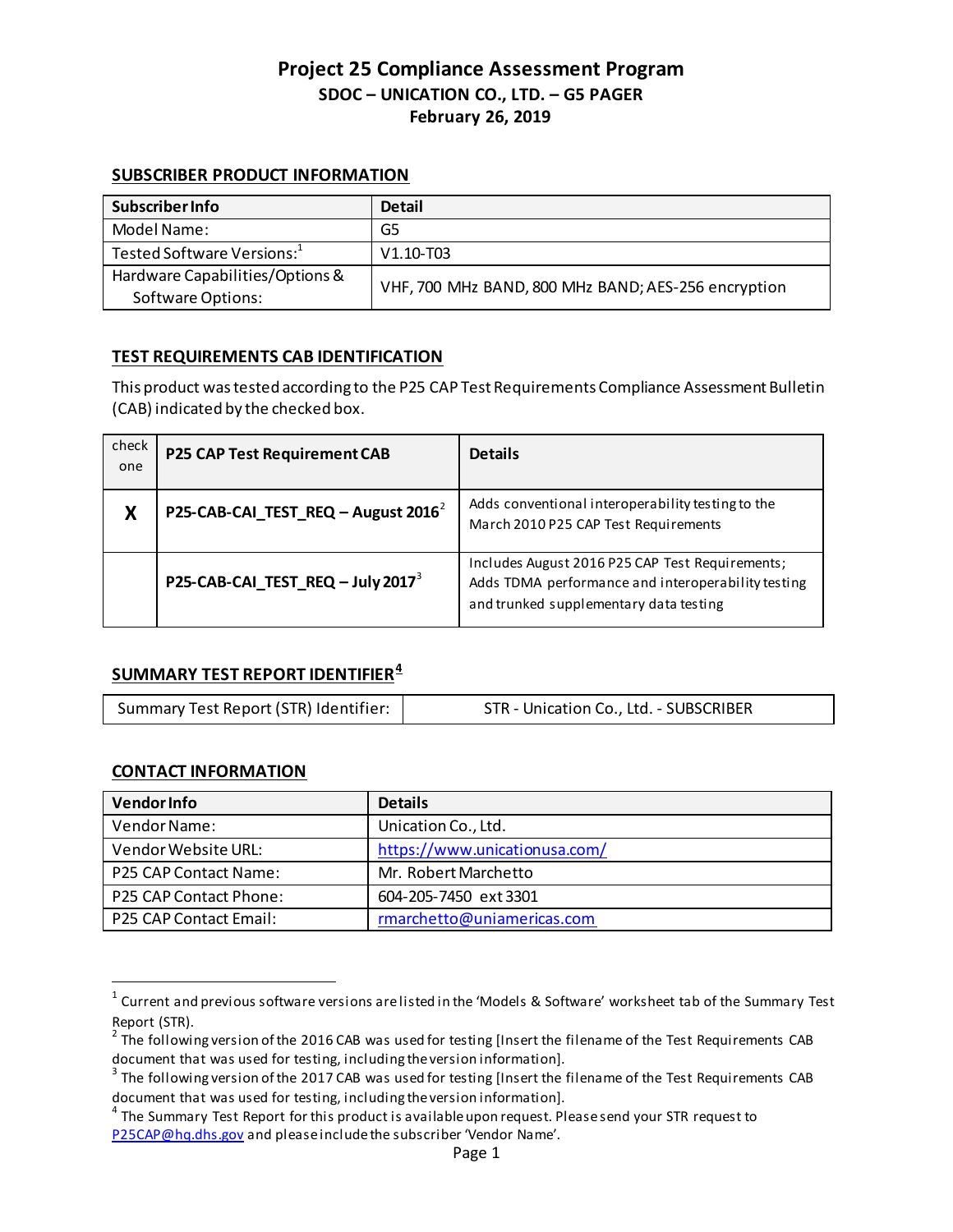# **ENCRYPTION STATEMENT**

This product complies with the P25 CAP Encryption Requirements CAB(P25-CAB-ENC\_REQ). The checked box indicates how the product was tested.

|                    | Tested with the AES 256 encryption algorithm and shall be available with AES 256 encryption at a   |
|--------------------|----------------------------------------------------------------------------------------------------|
| $\mathbf{\Lambda}$ | minimum or without any encryption of any type.                                                     |
|                    | Tested without the AES 256 encryption algorithm and shall only be available without any encryption |
|                    | of any type.                                                                                       |

# **CONVENTIONAL PERFORMANCE**

The Subscriber product has been tested for Conventional Performance. All requirements were passed except for those requirementsidentified below under Unsupported or Failed Requirements.

P25 CAP Conventional Performance Testing Coverage

Receiver Tests: Reference Sensitivity, Faded Reference Sensitivity, Signal Delay Spread Capability, Adjacent Channel Rejection, Offset Adjacent Channel Rejection, Co-Channel Rejection, Spurious Response Rejection, Intermodulation Rejection, Signal Displacement Bandwidth, Late Entry Unsquelch Delay, and Receiver Throughput Delay.

# Unsupported or Failed Requirements

1. Unsupported: All Transmitter Tests (Unwanted Emissions (Adjacent Channel Power Ratio), Transmitter Power and Encoder Attack Time, Transmitter Throughput Delay, Frequency Deviation for C4FM, and Modulation Fidelity, Transient Frequency Behavior.)

2. The Subscriber is a receiver only, designed to work in conjunction with Public Safety networks, and is not a scanner.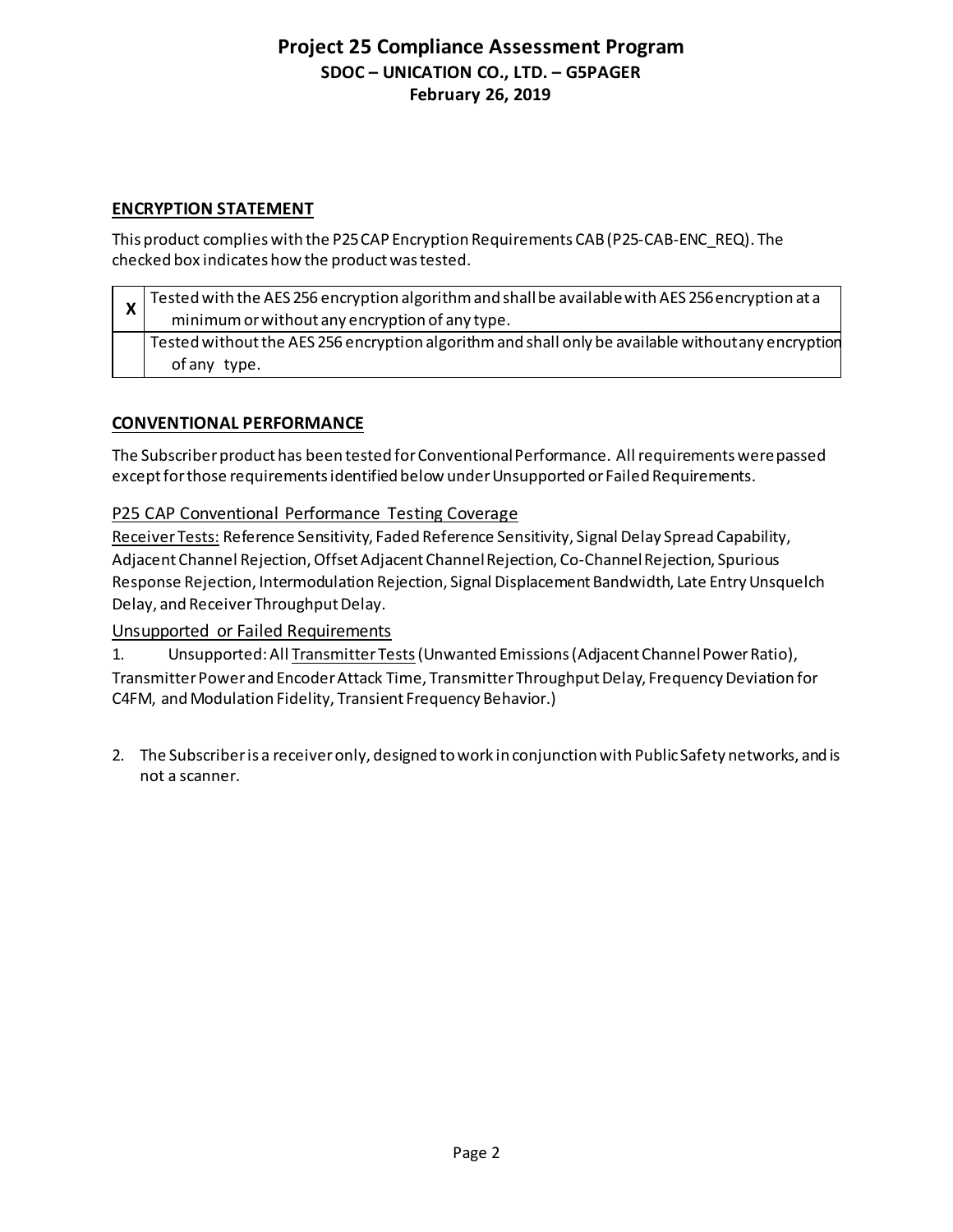#### **TRUNKING PERFORMANCE - FDMA**

The Subscriber product has been tested for Trunking Performance - FDMA. All requirements were passed except for those requirementsidentified below under Unsupported or Failed Requirements.

# P25 CAP FDMA Trunking Performance Testing Coverage

Receiver Tests: Reference Sensitivity, Faded Reference Sensitivity, Signal Delay Spread Capability, Adjacent Channel Rejection, Offset Adjacent Channel Rejection, Co-Channel Rejection, Spurious Response Rejection, Intermodulation Rejection, and Signal Displacement Bandwidth.

# Unsupported or Failed Requirements

1. Usupported: All Transmitter Tests (Unwanted Emissions (Adjacent Channel Power Ratio), Power Attack time, Encoder Attack Time, Transmitter Throughput Delay, Frequency Deviation for C4FM, and Modulation Fidelity, Transient Frequency Behavior.) And all Trunked Tests (Trunking Control Channel Slot Times, Trunking Request Time, and Transmitter Time to Key on a Traffic Channel.)

2. The receiver works in conjunction with Trunked architecture, but as a receiver only. Because it cannot transmit, it does not communicate with the FNE.

# **TRUNKING PERFORMANCE - TDMA**

(only applicable for the 2017 CAB)

The Subscriber product has been tested for Trunking Performance - TDMA. All requirements were passed except for those requirementsidentified below under Unsupported or Failed Requirements.

P25 CAP TDMA Trunking Performance Testing Coverage Receiver Tests: None.

Transmitter Tests: None.

# Unsupported or Failed Requirements

1. TDMA capability not supported

# **CONVENTIONAL DIRECT MODE INTEROPERABILITY**

The Subscriber product has been tested for Conventional Direct Mode Interoperability. All test cases were passed except for those test cases identified below under Unsupported or Failed Test Cases. Test cases that passed but require specific, sometimes optional, product capabilities are also identified below.

# P25 CAP Direct Mode Interoperability Testing Coverage

Network Access Code (NAC) Operation, Group Voice Call, Emergency Call, Unit-to-Unit Voice Call, Encryption, Call Alert, Radio Check, Message Update, Status Update, Status Query, and Radio Unit Monitor.

# Unsupported or Failed Test Cases

1. Radio Check, Message Update, Status Update, Status Query, Radio Unit Monitor are unsupported.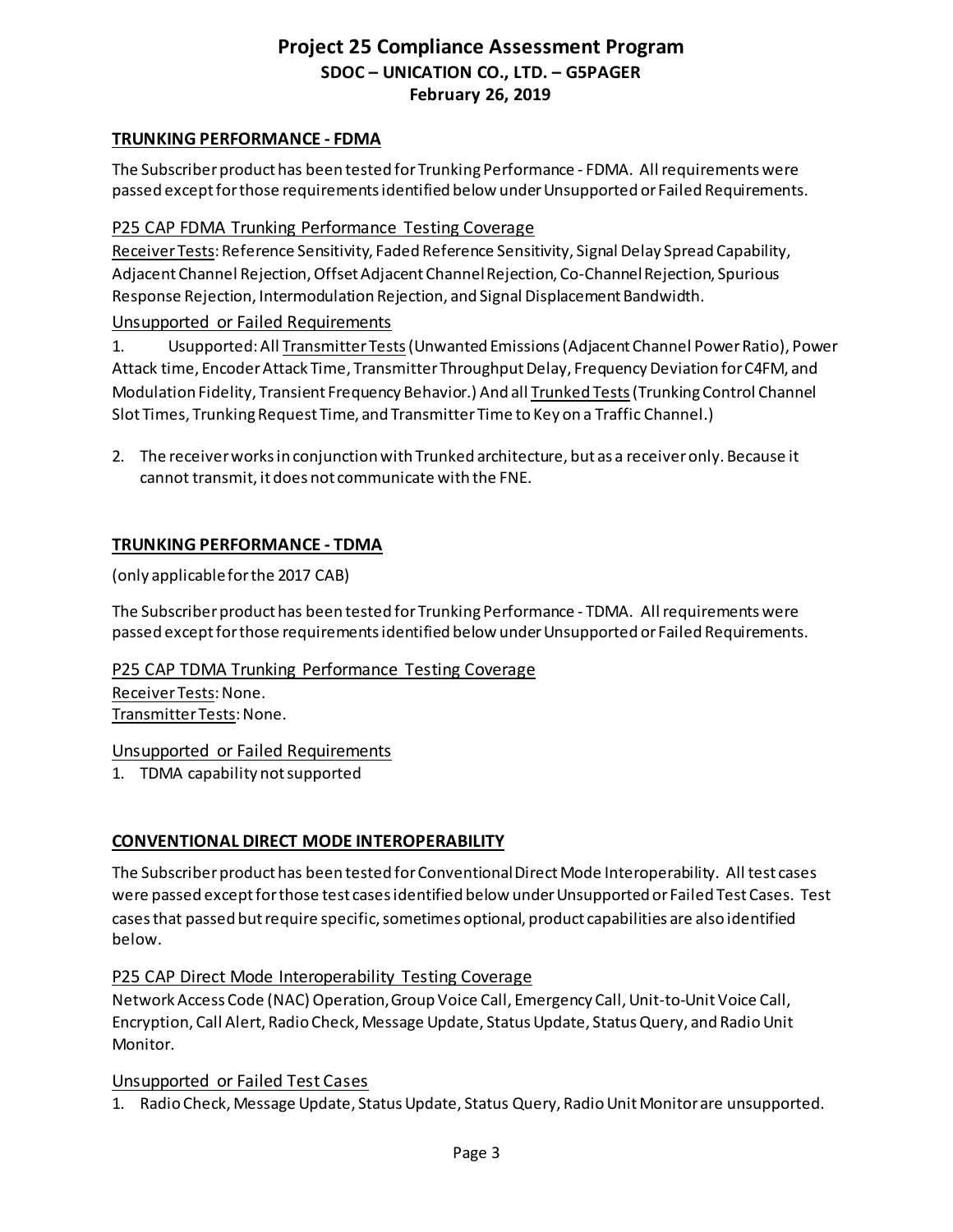# Optional Product Capabilities Required to Pass Test Cases

1. In order to pass the unit to unit voice call test case and Call Alert test case, a host subscriber must be used to initiate the transmission. The corresponding receiver-subscriber will then receive the transmission.

# **CONVENTIONAL REPEAT MODE INTEROPERABILITY**

The Subscriber product has been tested for Conventional Repeat Mode Interoperability. All test cases were passed except for those test cases identified below under Unsupported or Failed Test Cases. Test cases that passed but require specific, sometimes optional, product capabilities are also identified below.

# P25 CAP Repeat Mode Interoperability Testing Coverage

Network Access Code (NAC) Operation, Group Voice Call, Emergency Call, Unit-to-Unit Voice Call, Encryption, Call Alert, Radio Check, Message Update, Status Update, Status Query, and Radio Unit Monitor.

# Unsupported or Failed Test Cases

1. Radio Check, Message Update, Status Update, Status Query, Radio Unit Monitor are unsupported.

# Optional Product Capabilities Required to Pass Test Cases

1. In order to pass the unit to unit voice call test case and Call Alert test case, a host subscriber must be used to initiate the transmission. The corresponding receiver-subscriber will then receive the transmission.

# **CONVENTIONAL REPEAT MODE with DISPATCH MONITORING CONSOLE INTEROPERABILITY**

The Subscriber product has been tested for Conventional Repeat Mode with Dispatch Monitoring Console Interoperability. All test cases were passed except for those test cases identified below under Unsupported or Failed Test Cases. Test cases that passed but require specific, sometimes optional, product capabilities are also identified below.

# P25 CAP Repeat Mode Interoperability Testing Coverage

Group Voice Call, Emergency Call, All Call, Unit-to-UnitVoice Call, Encryption, Emergency Alarm, Call Alert, Radio Check, Radio Unit Inhibit/Uninhibit, Message Update, Status Update, Status Query, and Radio Unit Monitor.

# Unsupported or Failed Test Cases

1. Emergency Alarm, Radio Check, Message Update, Status Update, Status Query, Radio Unit Monitor, Radio Unit Inhibit, Radio Unit Uninhibit are unsupported.

# Optional Product Capabilities Required to Pass Test Cases

1. In order to pass the unit to unit voice call test case and Call Alert test case, a host subscriber must be used to initiate the transmission. The corresponding receiver-subscriber will then receive the transmission.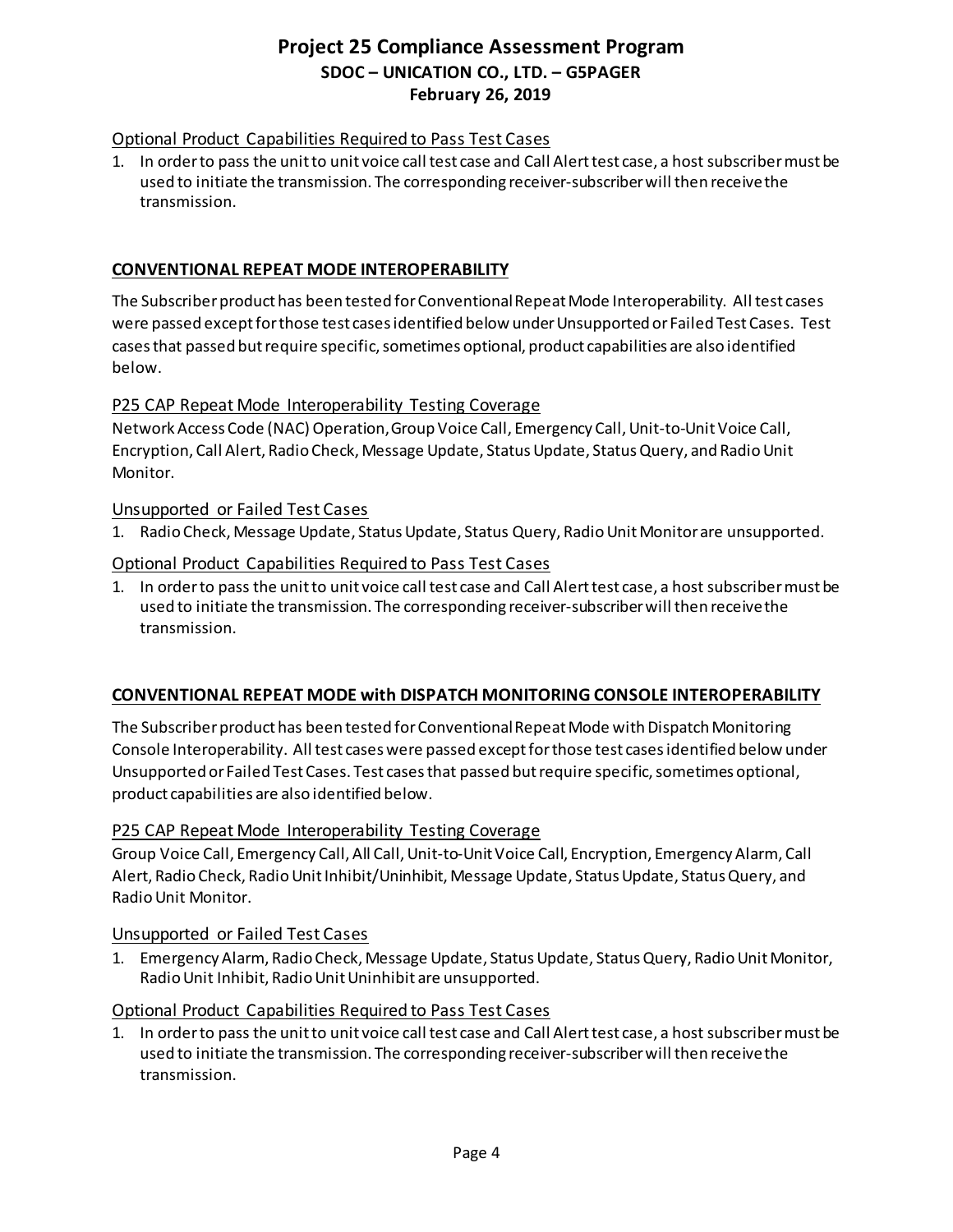#### **TRUNKED SUBSCRIBER UNIT INTEROPERABILITY – FDMA**

(Bassline features are tested as part of the 2016 CAB. Additional features are tested as part of the 2017 CAB.)

The Subscriberproduct has been tested forTrunked Interoperability - FDMA. All test cases were passed except for those test cases identified below under Unsupported or Failed Test Cases. Test cases that passed but require specific, sometimes optional, product capabilities are also identified below.

#### 2016 P25 CAP FDMA Trunked Interoperability Testing Coverage

Full Registration, Group Voice Call, Unit to Unit Voice Call, Broadcast Voice Call, Affiliation, Announcement Group Call, Emergency Alarm, Emergency Group Call, Encryption, Intra-Location Registration Area Roaming

#### 2017 P25 CAP FDMA Trunked Interoperability Testing Coverage

#### Unsupported or Failed Test Cases

1. Full Registration, Unit-to-Unit Voice Call, Call Alert, Radio Check, Short Message, Status Update, Status Query, Radio Unit Monitor,Deregistration, System Call, Call Alert, Short Message, Status Query, Status Update, Radio Unit Monitoring, Radio Unit Disable/Re-Enable, and Radio Check are unsupported

#### Optional Product Capabilities Required to Pass Test Cases

- 1. In order to pass any test case, the receiver-subscriber must be utilized in conjunction with a transmitter/receiver subscriber unit.
- 2. The receiver-subscriber is incapable of passing any test case where it is necessary to communicate to the FNE (ie. Full Registration). The receiver-subscriber could be described as a "passive receiver" device which observes P25 protocols.

# **TRUNKED SUBSCRIBER UNIT INTEROPERABILITY – TDMA**

(only applicable for the 2017 CAB)

The Subscriber product has been tested for Trunked Interoperability - TDMA. All test cases were passed except for those test cases identified below under Unsupported or Failed Test Cases. Test cases that passed but require specific, sometimes optional, product capabilities are also identified below.

P25 CAP TDMA Trunked Interoperability Testing Coverage None.

#### Unsupported or Failed Test Cases

1. TDMA is unsupported

# Optional Product Capabilities Required to Pass Test Cases

1. n/a. Device does not operate in TDMA